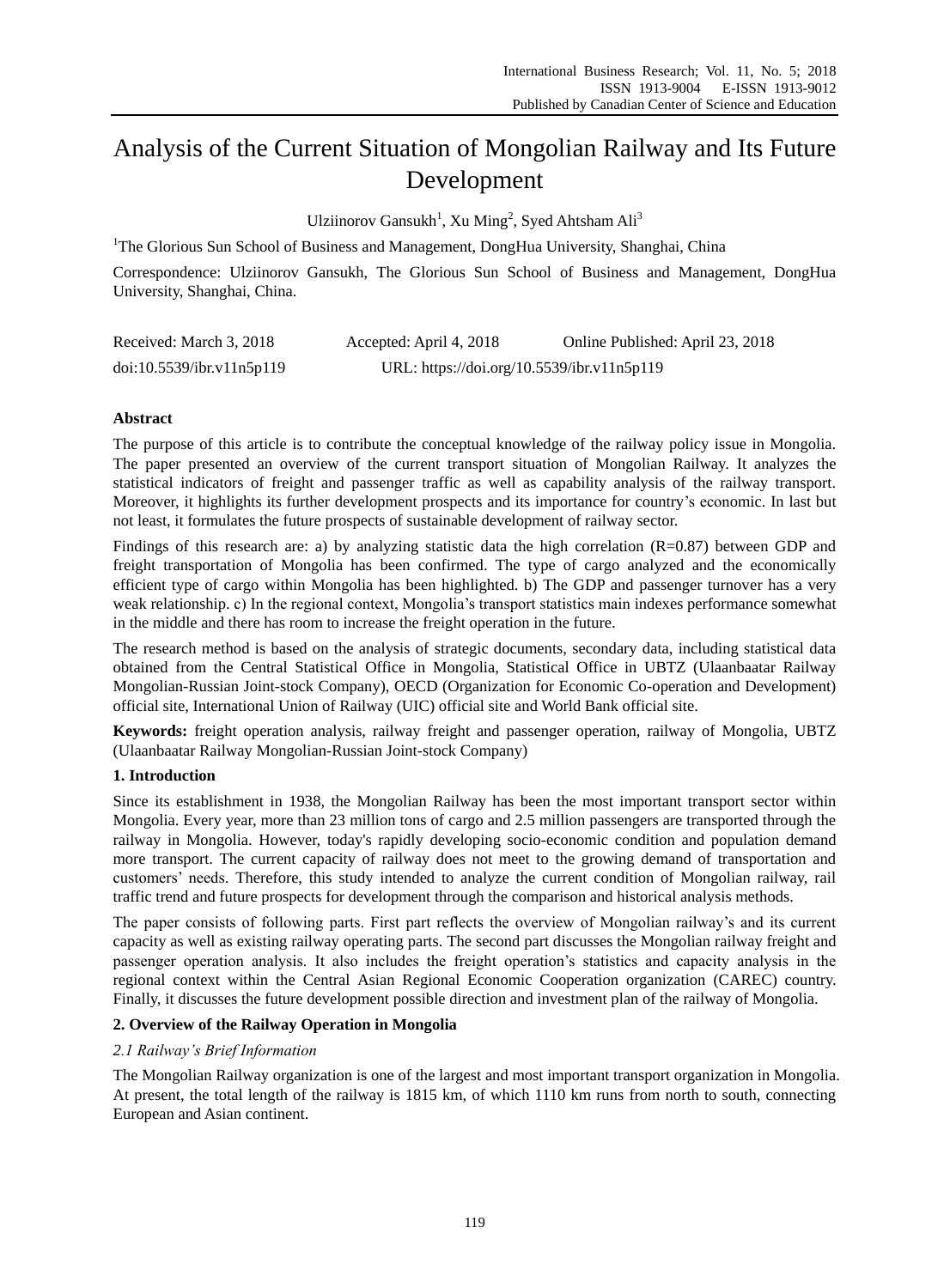

Figure 1. Map of the Mongolian railway system (the black one is an existing railroad system the blue, red, and green are the future plan)

## Source: (MTZ, 2015)

Due to the geographical conditions, lack of direct access to the sea and vastness of the territory, the rail transport plays an extremely important role in Mongolia. The railway transport of Mongolia dates back to the first half of the  $20<sup>th</sup>$  century. The first railway of Mongolia was built in 1938 and was operated for 43 km length, from the "Nalaikh" coal mines to the capital. Construction of the Trans-Mongolian line began in 1947, reaching Ulan-Bator (the capital of Mongolia) from the north in 1950 and to the Chinese border in 1955. The Trans-Mongolian Railway follows an ancient tea-caravan route from China to Russia and connects to Ulan-Ude, on the Trans-Baikal (Trans-Siberian) railway in Russia, with the Chinese city of Jining, through Ulan-Bator in Mongolia (Trans Mongolian Railway, 2017). The operation was carried out in 1956. Thus one of the main transport corridors linking the European and Asian continents came into being. In 1949, it was organized by the Mongolian-Russian joint venture Ulan Bator Railway (UBTZ) based on an agreement between the government of the Mongolian People's Republic and the Soviet Union with an equal distribution of shares in the authorized capital (50% to 50%). The UBTZ is part of the Trans-Siberian rail network and part of the 4th corridor of the Central Asian Economic Cooperation.

# *2.2 The Main Operation Parties of Railway in Mongolia*

To date, the main governing body of Railway sector in Mongolia is the Ministry of Road and Transport Development. Under the Ministry of Road and Transport Development, there is an organization named "Railway Traffic Control Center" which was established in 2013. The purpose of this organization is to coordinate the rail traffic within the public and private rail operators as well as regulating and managing the relations between them(Center, 2016). The most dominating and main railway carrier within Mongolia is UBTZ which is both infrastructure manager and the only transporter (carrier) operating on this infrastructure.

The Mongolian Railway State-Owned Shareholding Company (MTZ) is the 100% state-owned company that was established in 2008 which owns locomotive and freight rolling stock fleets as well as logistic terminals, without rail tracks. In the future, the Government of Mongolia intends for MTZ to become a transporter and eventually an infrastructure owner taking the government shares in new railways (Drew, Enkhtaiva, Delgersaikhan, Enkhbayar, & Bolatbeck, 2014).

The Bold Tumur Eruu Gol (BTEG) is a private company which was founded in 2001 and has an exploitation license for iron ore deposits. BTEG has built 85 km of railway line and owns locomotive and freight car fleets (Drew et al., 2014). At present, the rail sector of Mongolia has only government structure, but in the future, the private sector participation will be an increase since the extraction of mineral deposits and their exports going to be future prospects of a country. In section 3, the new railway projects are discussed in detail. Table 1 shows the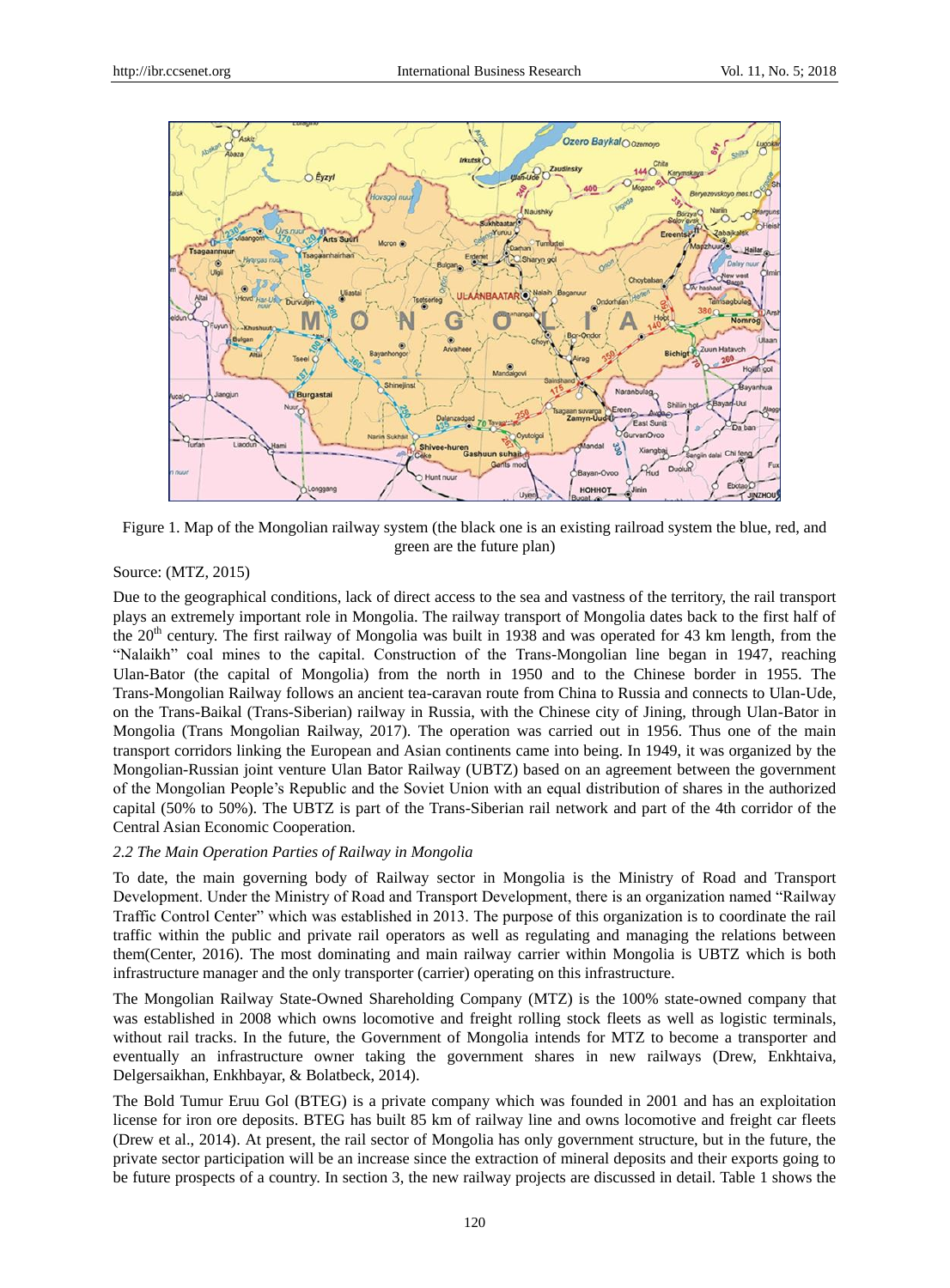technical capacity of UBTZ. Today UBTZ is carrying out 78.5% of freight turnover and 27% of the passenger turnover in Mongolia (UBTZ, 2017a).

| Table 1. The technical capacity of the UBTZ (in 2016) |  |  |
|-------------------------------------------------------|--|--|
|-------------------------------------------------------|--|--|

| <b>Indicators</b>                        | <b>Units</b>      |
|------------------------------------------|-------------------|
| The total railway network                | 1815 km           |
| The length of the Trans-Mongolia railway | 1110 km           |
| Rail Track Gauge                         | 1520 mm           |
| Number of Stations                       | 75                |
| The train traffic system                 | Semi-automat      |
| Total employee                           | 15800             |
| Annual transport capacity                | 23-25 million ton |
| Axle load                                | 23 ton            |
| The train maximum speed:                 |                   |
| Freight train                            | $80 \text{ km/h}$ |
| Passenger train                          | $90 \text{ km/h}$ |
| <b>Rolling Stocks Fleet:</b>             |                   |
| Number of locomotives                    | 138               |
| Number of freight cars                   | 3071              |
| Number of passenger cars                 | 292               |
|                                          |                   |

Source: (UBTZ, 2017a)

The total length of railway track is 1815 km, of which Trans-Mongolian rail track is 1110 km. Through this single railway track, overall railway traffic of Mongolia as well as international transit goods flow. In 2016, the UBTZ's annual cargo operation capacity was 23-25 million ton and the train maximum speed was 90 km/h, while the rail rolling stocks fleets are not enough to the increasing demands of cargo operation. As said in a study (UBTZ, 2017a) the most of the UBTZ's technology was developed in the early 1990s. This indicates the need of further development and investment projects to improve the railway sector. All these issues will be discussed in section 3.

#### **3. The Railway Operation Analysis of Mongolia**

*3.1 Railway Sector of Mongolia in the Regional Context*

Since Mongolia is located at the Central Asia region and a member of the Central Asian Regional Economic Cooperation organization, it is worth to investigate the railway of Mongolia in the regional context. Below is the railway statistics among the CAREC countries.

| <b>Surface</b><br>Population density<br>area km2                                                                                                                                                                                                                                                                                                                                                                                                                                    |                 | Population         |         | length         |                    |            | <b>Stock</b>                           |              | Average        | Freight             |                     | Passenger                   |                               |                               |                                  |
|-------------------------------------------------------------------------------------------------------------------------------------------------------------------------------------------------------------------------------------------------------------------------------------------------------------------------------------------------------------------------------------------------------------------------------------------------------------------------------------|-----------------|--------------------|---------|----------------|--------------------|------------|----------------------------------------|--------------|----------------|---------------------|---------------------|-----------------------------|-------------------------------|-------------------------------|----------------------------------|
| Nº                                                                                                                                                                                                                                                                                                                                                                                                                                                                                  | Country         | thousands millions |         | inhab/km2      | Railway<br>company | Total /km/ | <b>Double</b><br>track /km/ track /km/ | Electrified  | Locomotive own | Railway's<br>wagons | staff<br>/thousand/ | Tonnes<br>lcarried<br>/mln/ | Tonne.km<br>/min tonn-<br>km/ | Passenger<br>carried<br>/mln/ | Passenger<br>kilometres<br>/mln/ |
| $\overline{1}$                                                                                                                                                                                                                                                                                                                                                                                                                                                                      | Russia          | 17098              | 143.81  | 8              | <b>RZhD</b>        | 85262      | 37869                                  | 43424        | 17511          | 63375               | 777.38              | 1329.01                     | 2304759                       | 1020.42                       | 120413                           |
|                                                                                                                                                                                                                                                                                                                                                                                                                                                                                     | Mongolia        | 1564               | 2.96    | $\overline{2}$ | <b>UBRW</b>        | 1822       | $\mathbf{0}$                           | $\bf{0}$     | 138            | 3071                | 13.36               | 22.295                      | 11462                         | 3.31                          | 1194                             |
| 3                                                                                                                                                                                                                                                                                                                                                                                                                                                                                   | China           | 9563               | 1370.84 | 143            | CR                 | 67212      | 33760                                  | 38521        | 19846          | 711968              | 2002.3              | 2294.1                      | 1980061                       | 1544.36                       | 723006                           |
|                                                                                                                                                                                                                                                                                                                                                                                                                                                                                     | Kazahkstan      | 2725               | 17.51   | 6              | KZH                | 14319      | 4911                                   | 4170         | 1816           | 55659               | 79                  | 280                         | 223583                        | 21                            | 16595                            |
| 5                                                                                                                                                                                                                                                                                                                                                                                                                                                                                   | Afghanistan     |                    |         |                | 0                  | 0          | 0                                      | 0            |                |                     | 0                   |                             | 0                             | 0                             |                                  |
| 6                                                                                                                                                                                                                                                                                                                                                                                                                                                                                   | Azerbaijan      | 87                 | 9.65    | 111            | AZ                 | 2067       | 803                                    | 1232         | 326            | 18240               | 0                   | 17.09                       | 6210                          | 1.89                          | 494                              |
|                                                                                                                                                                                                                                                                                                                                                                                                                                                                                     | Kyrgyzstan      | 200                | 5.93    | 30             | <b>KZD</b>         | 417        | 0                                      |              |                |                     |                     | 6.91                        | 922                           | 0.55                          | 75                               |
| 8                                                                                                                                                                                                                                                                                                                                                                                                                                                                                   | Pakistan        | 796                | 188.93  | 237            | PR                 | 9255       | 2866                                   | 0            | 452            | 15452               |                     | 3.6                         | 3301                          | 52.95                         | 20888                            |
| 9                                                                                                                                                                                                                                                                                                                                                                                                                                                                                   | Tajikistan      | 143                | 8.48    | 60             | <b>TDZ</b>         | 620        | na                                     | 0            |                |                     |                     | 8.41                        | 554                           | 0.55                          | 24                               |
|                                                                                                                                                                                                                                                                                                                                                                                                                                                                                     | 10 Turkmenistan | 488                | 5.37    | 11             | <b>TRK</b>         | 3115       | na                                     | $\mathbf{0}$ |                |                     |                     | 26.84                       | 11992                         | 6.47                          | 1811                             |
|                                                                                                                                                                                                                                                                                                                                                                                                                                                                                     | 11 Uzbekistan   | 447                | 31.19   | 70             | UTI                | 4191       | na                                     | 702          |                |                     |                     | 82.39                       | 22686                         | 17.12                         | 3437                             |
| Source: (International Union of Railways, 2015)<br>As shown in Table 2, Mongolia's population density $\left[\frac{\text{inhab}}{\text{km}^2}\right]$ is (2) the lowest within CAREC country,<br>compared to other countries such as Pakistan (237), China (143) and Azerbaijan (111). However, the Kazakhstan,<br>Russia, Turkmenistan, and Kyrgyzstan are also low population density countries.                                                                                  |                 |                    |         |                |                    |            |                                        |              |                |                     |                     |                             |                               |                               |                                  |
| Using above data, it is possible to calculate the railway operation capacity index for each country. The transport<br>statistics main indexes (M. N. S. Office, 2008) are the total amount of transported cargo, freight turnover, a total<br>amount of transported passenger, passenger turnover, wagon turnover, transferred ton per km, transportation income<br>respectively. Among them the railway capacity indexes are worth to calculate and to compare country to country. |                 |                    |         |                |                    |            |                                        |              |                |                     |                     |                             |                               |                               |                                  |
| The freight turnover for one km railroad, passenger turnover for one km railroad, wagon turnover per km of<br>railroad, average daily run of the locomotive per km of railroad are the capacity indexes which have been<br>calculated in this part. The freight turnover for 1 km railroad is calculated as the freight turnover divided into the                                                                                                                                   |                 |                    |         |                |                    |            |                                        |              |                |                     |                     |                             |                               |                               |                                  |

Table 2. Railway statistics of the CAREC country /data in 2015/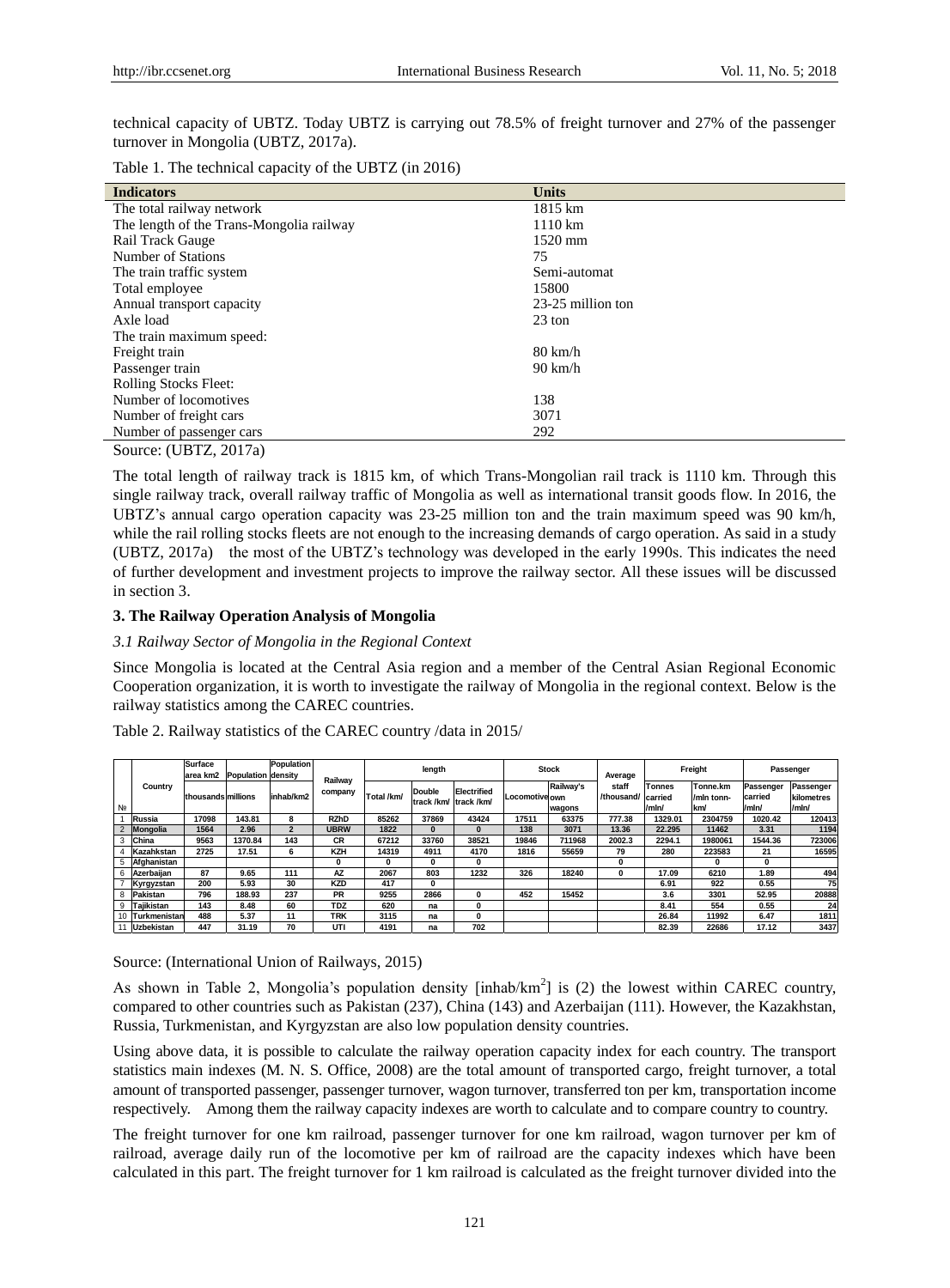total length of the rail truck. Similarly, the passenger turnover for one km railroad is calculated. According to this methodology, the railway capacity indexes in 2015 has been calculated, among the CAREC countries, as shown in Figure 2.



Figure 2. The railway capacity indexes within the CAREC countries

Source: (International Union of Railways, 2015)

From figure.2 it can be seen that the freight turnover per km is highest in China, Russia, and Kazakhstan, while its low in Pakistan, Tajikistan, and Kyrgyzstan. The Mongolia and Uzbekistan are somewhat in the middle.

The passenger turnover per km is highest in the China, Pakistan, and Russia, on contrary Azerbaijan, Kyrgyzstan, and Tajikistan have lowest, but Uzbekistan, Mongolia, and Kazakhstan are comparatively in the middle position.

Additionally, the number of staffs per km of a railroad and the number of rolling stocks (total amount of locomotive and rail wagons) for per person have been analyzed. But due to the unavailability of whole data from some countries, the study used only for four countries. The number of staffs per km of railroad in Mongolia is 7, in China 29, in Russia 9, and in Kazakhstan 6. The number of rolling stocks per persons, in Mongolia is 0.2; in China 0.3; in Russia 0.1; and in Kazakhstan 0.7. The number of stuff for per km railroad depends on the innovative technology level of railway and some other specific conditions.

From above calculation, the China and Pakistan railway passenger operations are more effective than other countries, while the carried freight is more in Russia and Kazakhstan than that in other countries. For Mongolia, the freight turnover and passenger turnover per km of railroad indexes have a different result. If compare to the CAREC country, Mongolia is in the somewhat middle position, after China, Russia, and Kazakhstan's indexes.

# *3.2 The Rail Freight Operation Analysis of Mongolia*

The freight demand of rail transport may affect from economic conditions, expansion of the trade, regional market development, interdependence of the mining and industrial sectors, etc. Besides of demand, the supply also may affect to the transport market. The factors which affect to the supply can be railroad capacity, the amount of the rolling stocks (number of locomotives and wagons), loading and unloading terminal services etc. Although there has been a sufficient demand for cargo operation, it is limited by railroad real capacity. The throughput capacity of the railway, depends on the number of freight cars, the number of locomotives, the working condition of the terminal for loading and unloading cargo procedure, the number of stations, the rail truck length of the rail station etc.

In this part was analyzed the freight structure and future trends of a railway in Mongolia. From the Figure 5, it is clear that the in Mongolia's railway, the most effective and dominant operation is the freight transportation.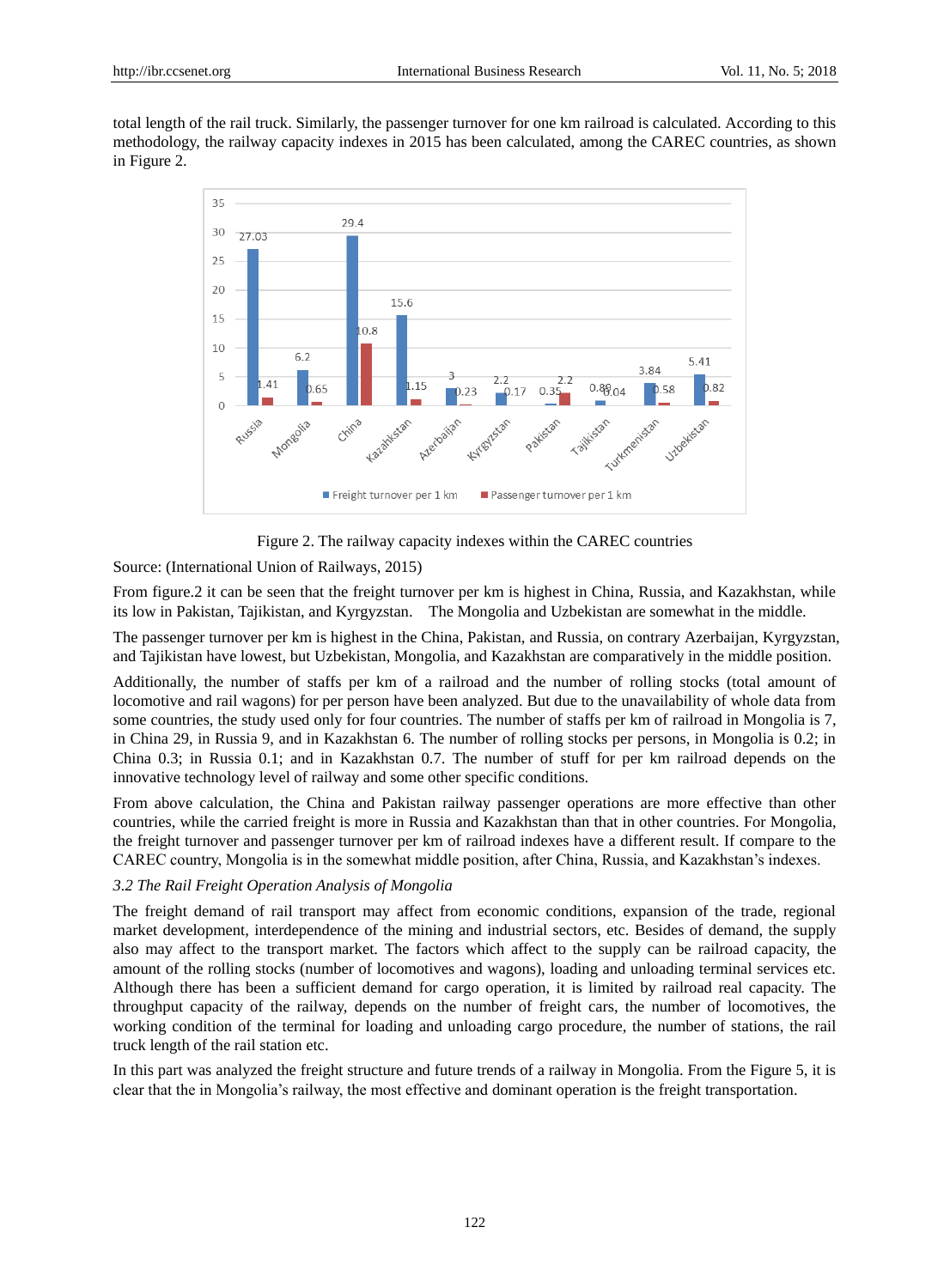

Figure 3. The type of the freights and its dynamic through the UBTZ from 2005 to 2016. Source: (U. Statistical Office, 2017)

From Figure 3, it can be realized that the countries most transported freights are iron ore, coal, copper, and construction materials. But due to the economic crisis of country, demands of the construction material have sharply decreased since 2014 and demands for the property have fallen. This crisis is still going on, and the real estate market is weak. However, due to the higher prices for coal and iron ore, the transportation is expected to increase. During the past decade, export volume of iron ore and copper concentrate to China have increased by more than 400%.

Figure.4 shows the freight transport structure of the UBTZ. The average annual growth rates between 2000 and 2016 indicate the following results: the total volume of freight traffic's growth rate is 4.96%, in which import's growth rate is 4.7%, export's growth rate is 13.9%, domestic freight's growth rate is 2.25%, and the transit freight's growth rate is 2.8%.



Figure 4. The freight transport structure operating through the UBTZ. Source: (U. Statistical Office, 2017)

The data from (figure.4) shows the export traffic rate is much higher than others. As in 2016, all Mongolia exports of 97.4% was exported to China (south) and only 2.58% was exported to Russia (north). From 2010, export sharply increased due to the export of mining products to China (south). As mentioned in the study (Otgonsuren, 2015) on March 21, in 2014, the Mongolian government made a decision to increase coal exports,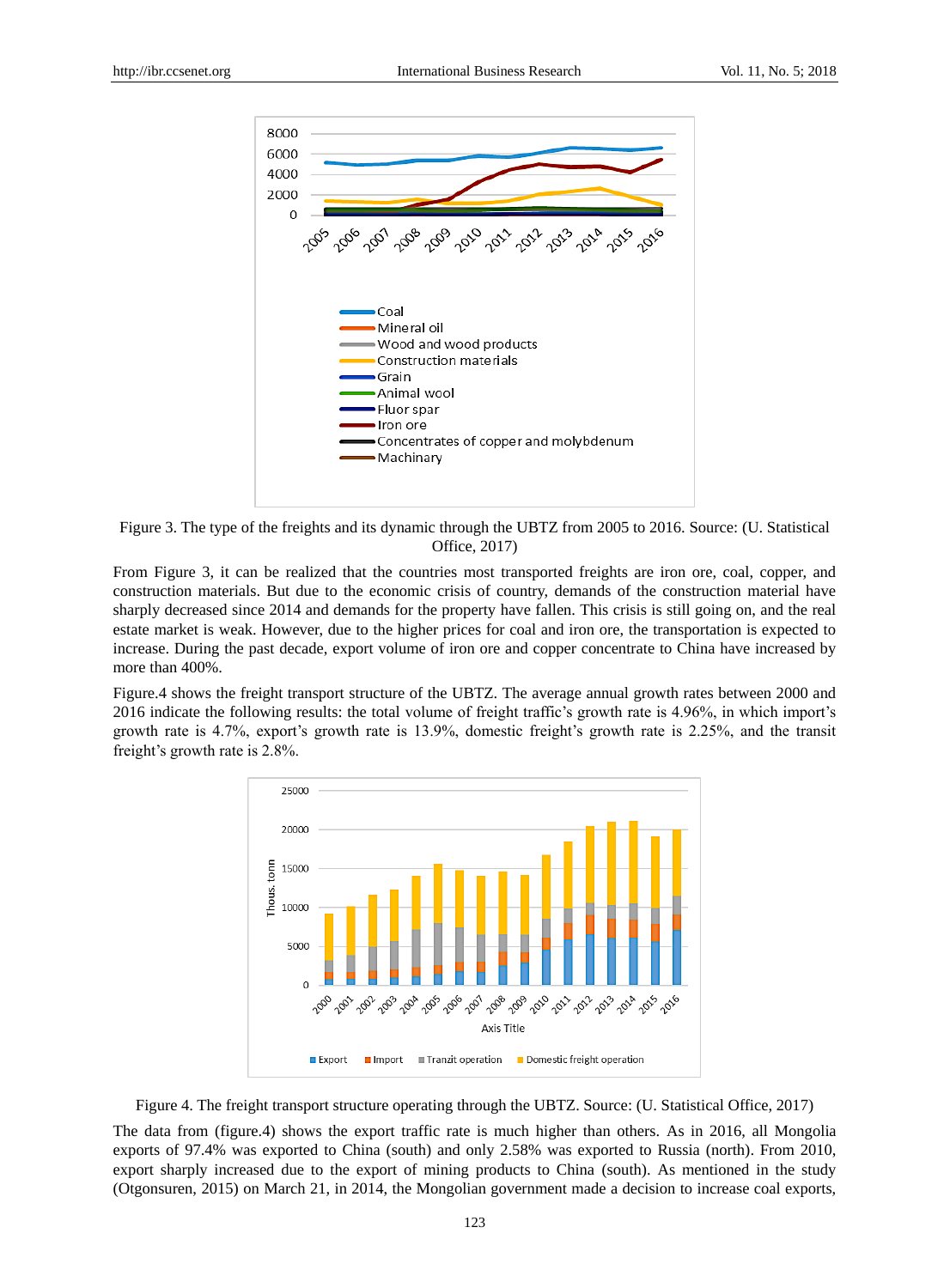within the framework of improving foreign trade, to build a standard gauge railroad which would connect Gashuunsukhait and the Ganqmod border port of entry in China. However, the data obtained from Ulan-Bator Railway Statistic office showed that the 70% of imported goods are from Russia and 30% from China. For the railway sector of Mongolia, transit traffic between China and the EU is strategically important(UBTZ, 2017a). So, collaboration with Russia's Railway as well as China's Railway can provide an opportunity to catch up freight flow.

Figure 4 shows that the traffic volume has been decreased since 2006. Before 2006 freight's annual growth was 21.2%, after 2006 it has been decreased, and from 2006 to 2016 it was down (-5.79%). For example, in 2015, transit transports from China to Europe, only 9% was transported via Mongolia. So, one of the main priority of UBTZ is to increase transit traffic volume.

The most of transit cargoes are directed from Russia to China. As in 2016, the 84% of transit cargo was transported from Russia to China and 15.9% of transit cargo directed from China to Russia. Therefore, not only railway authorities of Mongolia but also OSJD (Organization for Cooperation of Railways) should pay more attention to activate the container transportation from China via Mongolia to Russia and Europe and vise verse (OSJD, 2017).

## *3.3 The Rail Passenger Operation Analysis of Mongolia*

As in many other countries, passenger operation of Mongolia's railway in a critical condition. Figure 5 shows that there is hardly any change in the rail passenger traffic within 16 years. Statistic show that (U. statistical Office, 2017), during the last few years, the passenger traffic trend has decreased. The highest period of passenger traffic was in 2007 when 4.5 million passengers have transported but as in 2016, it decreased to half, transported only 2.6 million passengers. There are many reasons for such decrease. For instance, the train's speed is slow as 80 km/h, the train timetable is unsuitable for passengers, and last few years was constructed a new motorways connecting between big cities and capital city as well as neighbor country's borders. In the future, the Government of Mongolia will pay more attention high-speed motorway constructing. Due to the new high-speed motorway citizens purchase of private vehicles increasing year by year.

From an economic point of view (Center, 2016), demands for passenger transportation depends on population growth, age structure, income growth, the development of other modes of transport, railway tariffs, and the throughput of the railways capacity, so on. In 2017, the Passenger Department of the UBTZ (UBTZ, 2017b) have conducted a survey from domestic rail passengers for all direction of UBTZ. The reason for the survey was to explore the passenger's satisfaction with current service quality level and highlight passenger's suggestion and opinion for further improvement of passenger service. Totally 1043 passengers have participated. However, valid answers got from 932 respondents.

The 65% of respondents were female, 35% were male and almost 50% of them aged between of 26 and 50. The question "Why did you choose railway?" 44% of respondents chose reliable, 20% affordable, 23% convenient, and 10% good service, respectively. The respondent's complaints were: bad behavior of staff, lack of booking tickets, complicacy of buying tickets and somewhat necessity of more trains during the holiday time.

According to this survey and transport market demands as well as for improvement of passenger turnover, the UBTZ's Passenger Departments has a plan for series of work. For example, the new route of passenger trains has been opened recently. This is the Irkutsk-Ulaanbaatar tourist train new route. JSC Russian Railways and JSC UBTZ agreed on a new order of trains running in the Russia-Mongolia (OSJD, 2017). The traffic started its route in December 2017 from Ulaanbaatar. The train allows periodicity once a week from Ulaanbaatar to Irkutsk. This is expected to improve passenger traffic volume and efficiency of passenger service.

#### *3.4 The Rail Sector and the Macroeconomic Relationship Performance*

Mongolia has experienced a major mining boom. So, till 2012 because of the mining boom, in Mongolia a large number of mining products as a coal and iron ore are exported abroad through the railroad. The study said (Otgonsuren, 2015) GDP growth accelerated from 6.4 % in 2010 to 17.5 % in 2011 before slowing down somewhat to 12.3 % in 2012. High prices of copper and other commodities and expansionary fiscal policy have also contributed to the strong growth performance.

However, last five years GDP of Mongolia constantly slows down. The reasons may relate with an unstable policy condition and economic crisis of the country. The data (The World Bank, 2017) show, generally, GDP growth rate in Mongolia averaged 5.65 %t from 1991 until 2016, reaching all-time high of 17.50 % in the fourth quarter of 2011, and a record low of -9.30 % was in the fourth quarter of 1992. Although Mongolia was in an economic crisis between 2015 and 2016, it is expected to grow from 2020 (Center, 2016).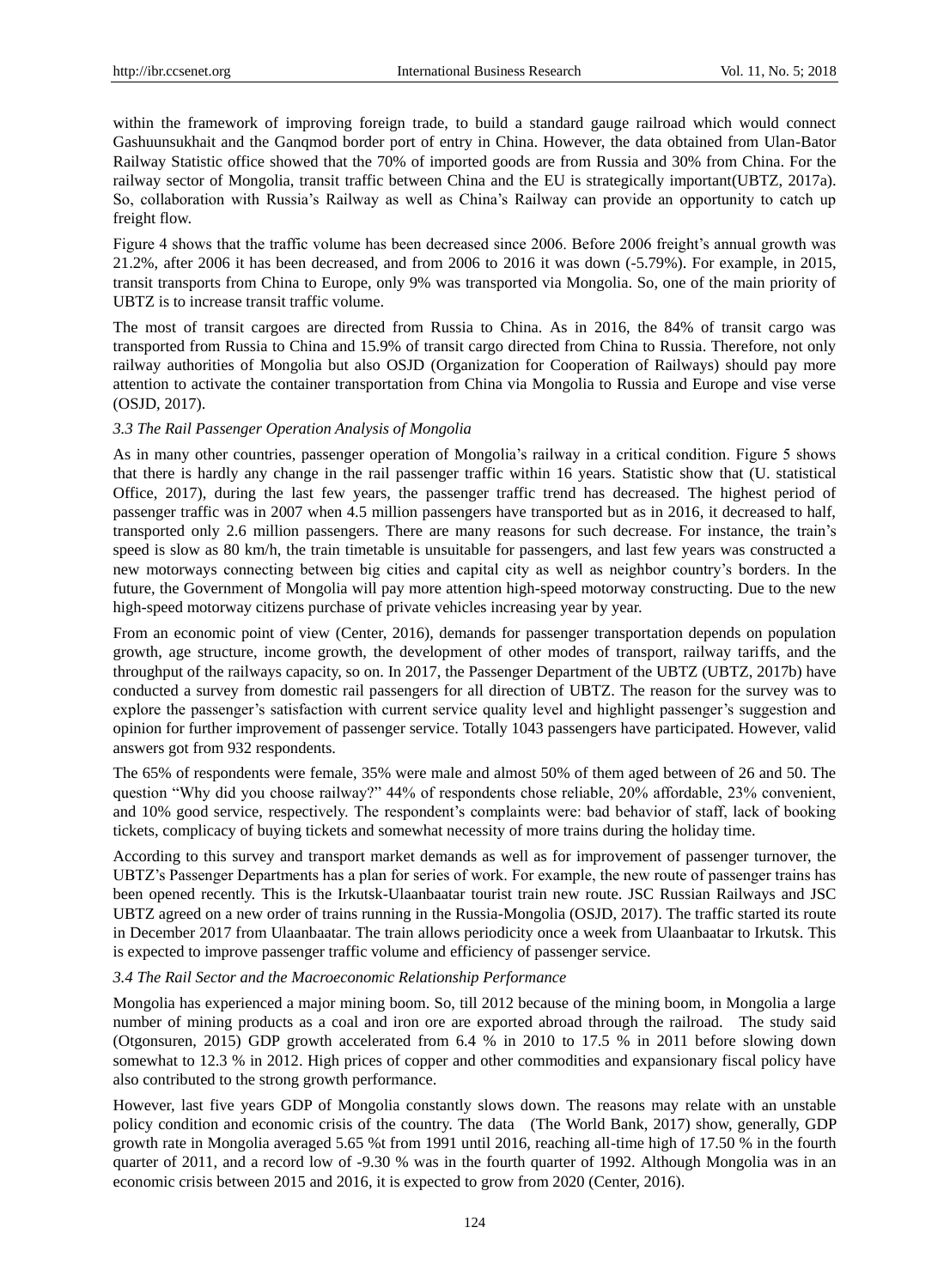For clarifying the relationship between GDP and a rail freight operation, the GDP per capita and railway main indexes were analyzed such as freight turnover and passenger turnover. Thus, some indication of how the Mongolian economy index and the demand for the passenger and freight transport have changed over time.



Figure 5. Trends of freight and passenger rail traffic and the GDP per capita of Mongolia period of 2000-2015. Source: Data extracted from (U. Statistical Office, 2017), (The World Bank, 2017)

Figure. 5 shows that the passenger traffic does not present any significant changes during the period from 2000 to 2015. It is evident that the passenger transport is in a constant position, regardless of changes in the level of GDP. At the same time increasing trends of freight comparatively higher but does not always correspond to the line changes of GDP. It means that the role of freight transport as a contribution to GDP has varied over the analyzed period.

Using Excel Data Analysis Program, the correlation between GDP and freight transport have been calculated. The result shows that there is a strong correlation between GDP growth and domestic freight transport by rail. The correlation between 2000 and 2016, the railway freight and GDP correlation was R=0.87. The strong correlation between this allows the forecast for rail freight rates to be forecasted by GDP growth.

From another source (Center, 2016) it is also clear the GDP from 1990 to 2011 grew by about 70%, while the domestic freight by rail was up by about 50%.

## **4. Further Development Pathway of Rail Sector (Sectors' Improvement Policies)**

#### *4.1 Some Issues Facing by Railway of Mongolia Today*

Although after the transition to the market economy of the country, the railway organization independently introduced some technological innovations. However, due to the insufficient funding, it was not fully reformed. As said in the recently formulated railway development strategy plan (Railway, 2016) in the future, double track along the Trans-Mongolian railway will be constructed, as well as the renovation and funding of all entities of the UBTZ is expected. After all, the train speed will be increased to at least 150 km/h, and the rail transportation capacity increment will reach up to 53.6-73.7 million ton per year (maximum performance will reach up to 100 million tons per year). The study (UBTZ, 2017a) mentioned that totally 1,5-4,4 billion US dollars are needed for the investment of UBTZ's new development project.

Table 3 shows the direction and the percentage of the investments. The foremost important direction is the infrastructure construction, after that rolling stock fleets renovation. Today, the total amount of freight car fleet within Mongolian rail sector is 6,501 units, of which 50% belongs to the UBTZ, 46% to the BTEG and 3.76% to the MTZ respectively(Center, 2016).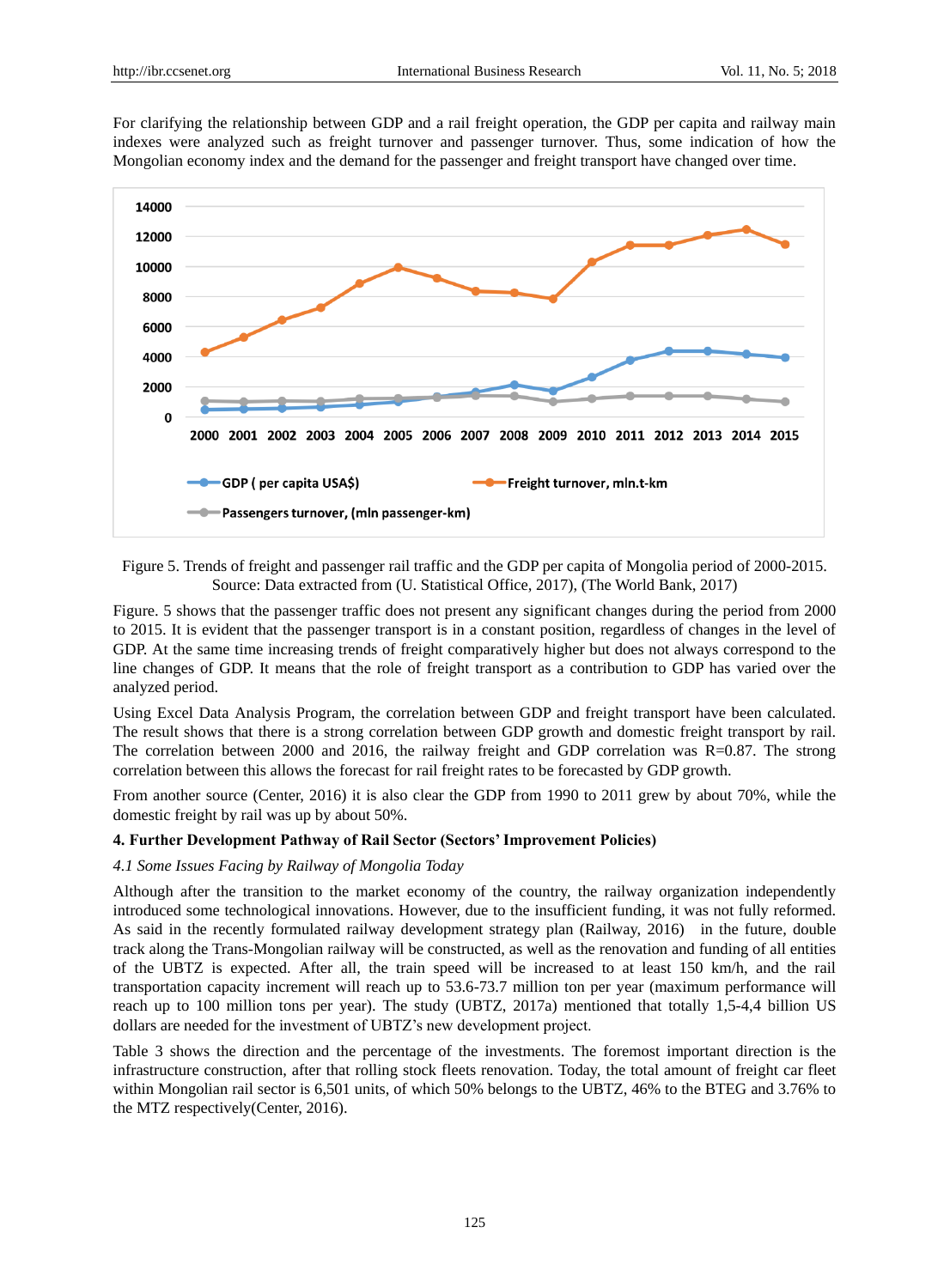| Percentage of the investment |  |
|------------------------------|--|
| 80.3%                        |  |
| 5.4%                         |  |
| 1.8%                         |  |
| 1.4%                         |  |
| 11.1%                        |  |
|                              |  |

## Source:(UBTZ, 2017a)

Although the rail car fleets depreciation is the main problem, the depreciations degree of car deferent road to road. Study conducted from the Rail Traffic Control Center (Center, 2016) mentioned that, for UBTZ car fleets are comparatively poor condition, 75% of them have been worked more than 25 years, for MTZ, car fleets consists of rail cars that have run 6 to 10 years, for BTEG 50% of total car fleets have worked more than 25 years.

#### *4.2 New Railway Projects*

Due to the rapid development of the mining sector of our country, the demand for rail transportation and freight traffic is growing year by year. According to the government resolution No.32 approved in 2010, the government of Mongolia affirmed the "State Railway Policy". According to this document, it will be a gradual construction of 5,683.5 km of rail in Mongolia (MTZ, 2015) and it is expected that with the exploitation of new railways, exports commodities will reach up to 50 million tons per year. Due to such projects, it will extract 20-40 million tons of coal and coking coal from the Tavantolgoi deposits each year; 1.8 million tons of copper concentrate from Oyu Tolgoi deposit; 6 million tons of iron deposit, and 240 thousand tons of iron products from the Darkhan metallurgical plant each year.

The demand for shipping will be 2.5-5.5 times more. When starting to exploit large mines, there will be a flow of traffic, directed to the central location of deposits, as well as traffic from these centers to other regions of the country. The mining industry of Mongolia is actively participating in the Chinese market, and in the coming years, there is a growing demand for freight transport. At present, our country is able to export 100 million tons of coal per year, but in 2016, it exported only 19.5 million. This is an obvious example of lack of logistics and transport capacity that influence the country's economy(Center, 2016).

According to the demands of development of the mining industry Southern Mongolian, the Umnogovi aimak has become a special place (the place where a large mining deposit was discovered). The study (Zorigt.M, 2016) mentioned about the new railway projects, as it will construct the double tracks as well as other new branch railroads connecting to the mining deposits and neighboring countries border. These will be the starting point to the railway's further developments. Also, the study (UBTZ, 2017a) indicated, Government of Mongolia (GOM) is planning to build and finance 1,800 km of a railroad in two stages which will link the mineral deposit sites in the Mongolian desert steppe with Russia via Choibalsan and Sainshand.

The study (Otgonsuren, 2015) indicates that in October 2014, the Mongolian government announced its intention to build large-scale transport infrastructure projects to boost mineral shipments from Russia to China via the Trans Mongolian Railway. A 542 km long line will be constructed from Erdenet to Ovoot. Approximately 1.3 billion US dollars will be directed to the construction of the 542-kilometer Erdenet-Ovoot railway. This new railway will bring major economic and social benefits to Northern Mongolian provinces as economic development and regional integration is fast-tracked.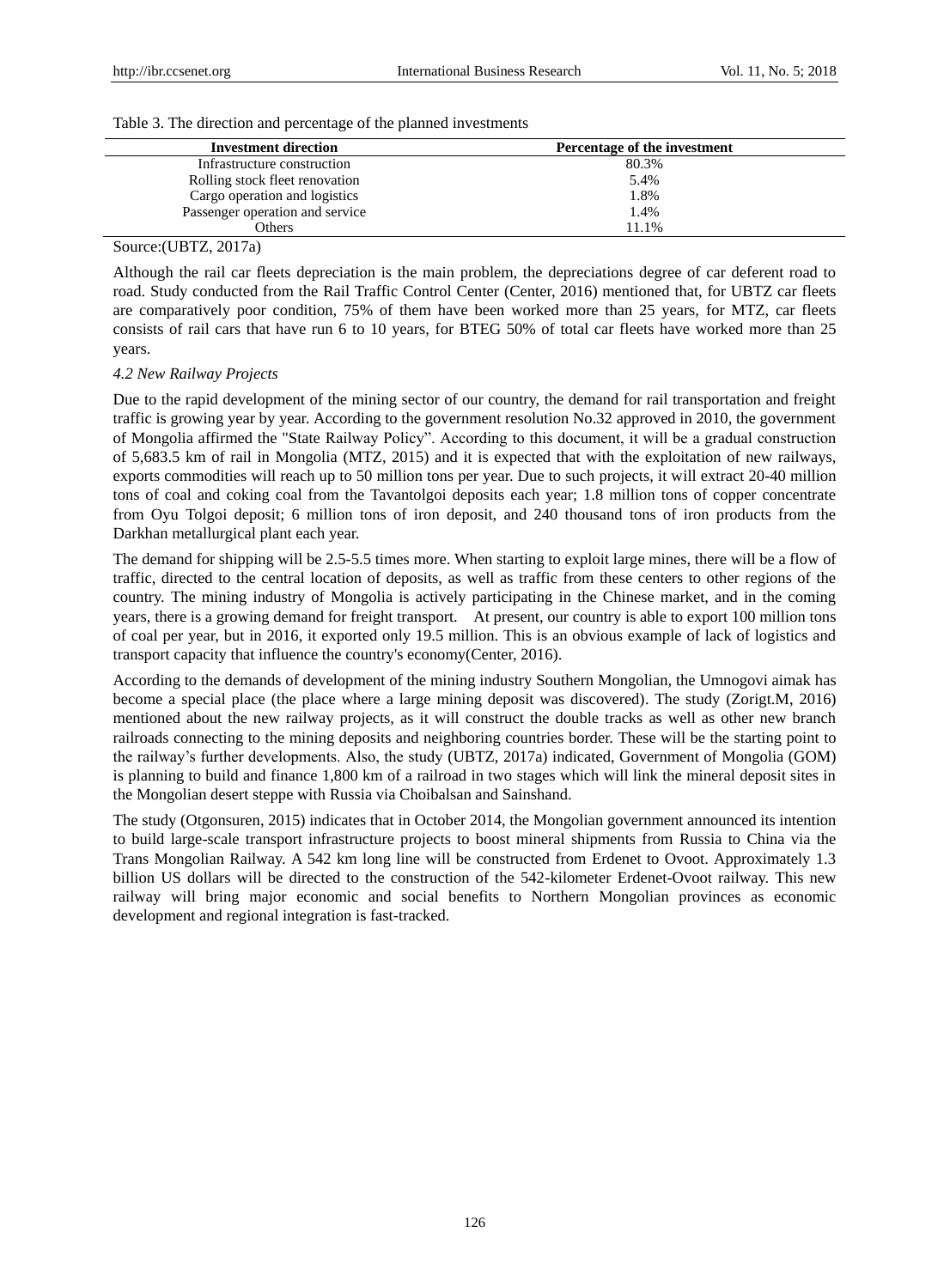

Figure 6. The rail freight forecast up to 2022

## Source:(Center, 2016)

Figure 6. indicates the rail freight forecast analysis. As it is expected that in 2022, freight operation within Mongolia will be totally 32.2 million tons of cargo without new projects. However, with new projects the 48,2 million tons of cargo per year as well as with 22-28 pairs of trains per day will be transported, which is twice as much as of now (the average railway network is 11-14 pairs of train per day).

## *4.3 The Economic Corridor Building Process*

The goal of the creating the Economic Corridor is to provide the conditions for the development and expansion of trilateral cooperation between the People's Republic of China, Mongolia and the Russian Federation. The joint projects aimed at increasing the trade turnover, ensuring product competitiveness, facilitating cross-border transportation, and developing an infrastructure. The economic corridor program includes railway and road, air transport spaces, gas and oil pipelines, power lines and high-speed motorway networks. As said (Zorigt.M, 2016) the 70-80% of the economic corridor programs related to the transport industry. Altogether 32 projects will be implemented, 8 of which directly related to the railway development issue. The purpose of the policy for developing the rail transportation system pursued by the Mongolian Government is intended to become independent of a single market for exporting mining products.

In the research article (Otgonsuren, 2015) mentioned that the project named "The Silk Road Economic Belt and 21st Century Maritime Silk Road", which was developed in March 2015 by the National Development and Reform Commission of China, the Ministry of Foreign Affairs and the Ministry of Commerce of China, stated following; from the Chinese side there are roads and railroads to the north of Beijing, Tianjin, Hebei Province, the Inner Mongolia Autonomous Region, and the three Northeast provinces, and the border crossing-points with Mongolia and Russia are included in the economic corridor of the three countries.

## **5. Conclusion**

On the basis of above research the conclusions are as in following:

Firstly, the analysis based on the statistical data shows that the current capacity of Mongolia's railway cannot meet the growing demands of transport market. For Mongolia, most effective type of railway transportation is the freight operation. However, due to the deprecating condition of the rail rolling stock fleets and insufficient development of railway infrastructure which is related with less investment and few high tech used for many years, current railway system in Mongolia is greatly lacked to transportation which needs to economic development in Mongolia.

Secondly, the analysis of the railway capacity indexes within CAREC country shows that Mongolia's railway capacity indexes such as freight and passenger turnover per km of railway are not very high but in the middle position among CAREC country. However, in the future, if it would be realized some sounding projects as economic corridor initiatives between Mongolia China and Russia, new railway constructing projects etc, then Mongolia has room to increase cargo operation in the international level thereby to strengthen the position in the regional context.